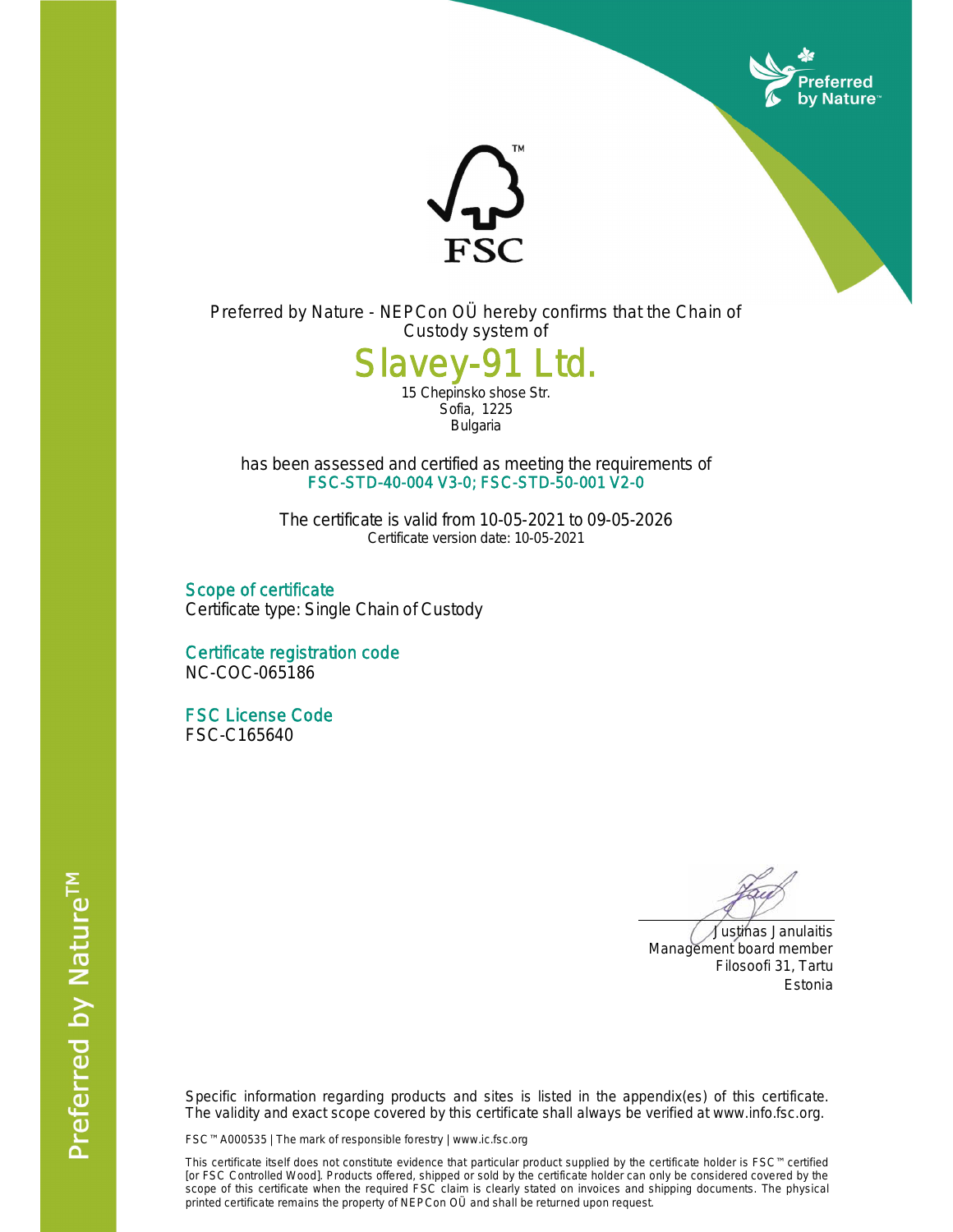

## Annex A: Scope of Slavey-91 Ltd. FSC™ Chain of Custody Certificate NC-COC-065186

| <b>Product Type</b> | <b>Trade Name</b>                                                                                           | <b>Output FSC Claims</b>                                            |  |
|---------------------|-------------------------------------------------------------------------------------------------------------|---------------------------------------------------------------------|--|
| P <sub>2.1</sub>    | Хартия за копиране, принтиране,<br>комуникация/Copying, printing,<br>communication p.                       | FSC Mix x%; FSC Mix Credit; FSC<br>Recycled Credit; FSC Recycled x% |  |
| P <sub>2.3</sub>    | Амбалажна и опаковъчна хартия/<br>Wrapping and packaging paper                                              | FSC Mix x%; FSC Mix Credit; FSC<br>Recycled Credit; FSC Recycled x% |  |
| P <sub>3.1</sub>    | Картон без покритие/ Uncoated<br>paperboard                                                                 | FSC Mix x%; FSC Mix Credit; FSC<br>Recycled Credit; FSC Recycled x% |  |
| P <sub>3.2</sub>    | FSC Mix x%; FSC Mix Credit; FSC<br>Картон с покритие/ Coated paperboard<br>Recycled Credit; FSC Recycled x% |                                                                     |  |

This certificate itself does not constitute evidence that particular product supplied by the certificate holder is FSC™ certified [or FSC Controlled Wood]. Products offered, shipped or sold by the certificate holder can only be considered covered by the scope of this certificate when the required FSC claim is clearly stated on invoices and shipping documents. The physical printed certificate remains the property of NEPCon OÜ and shall be returned upon request.